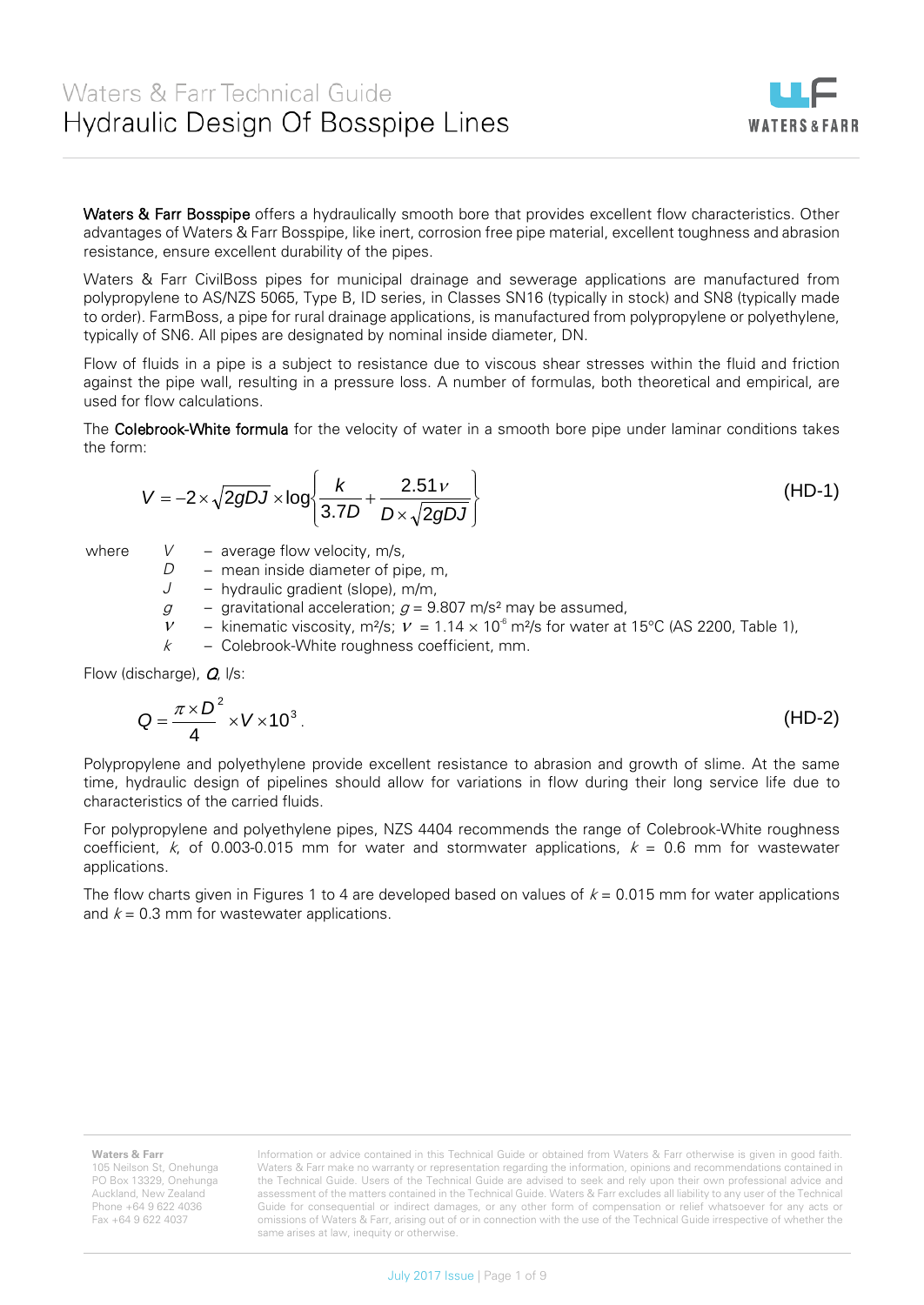

**Flow, litres/second**

Fig. 1. Colebrook-White friction loss chart for SN16 CivilBoss pipelines for water and stormwater applications (running full bore; 15°C;  $k = 0.015$  mm)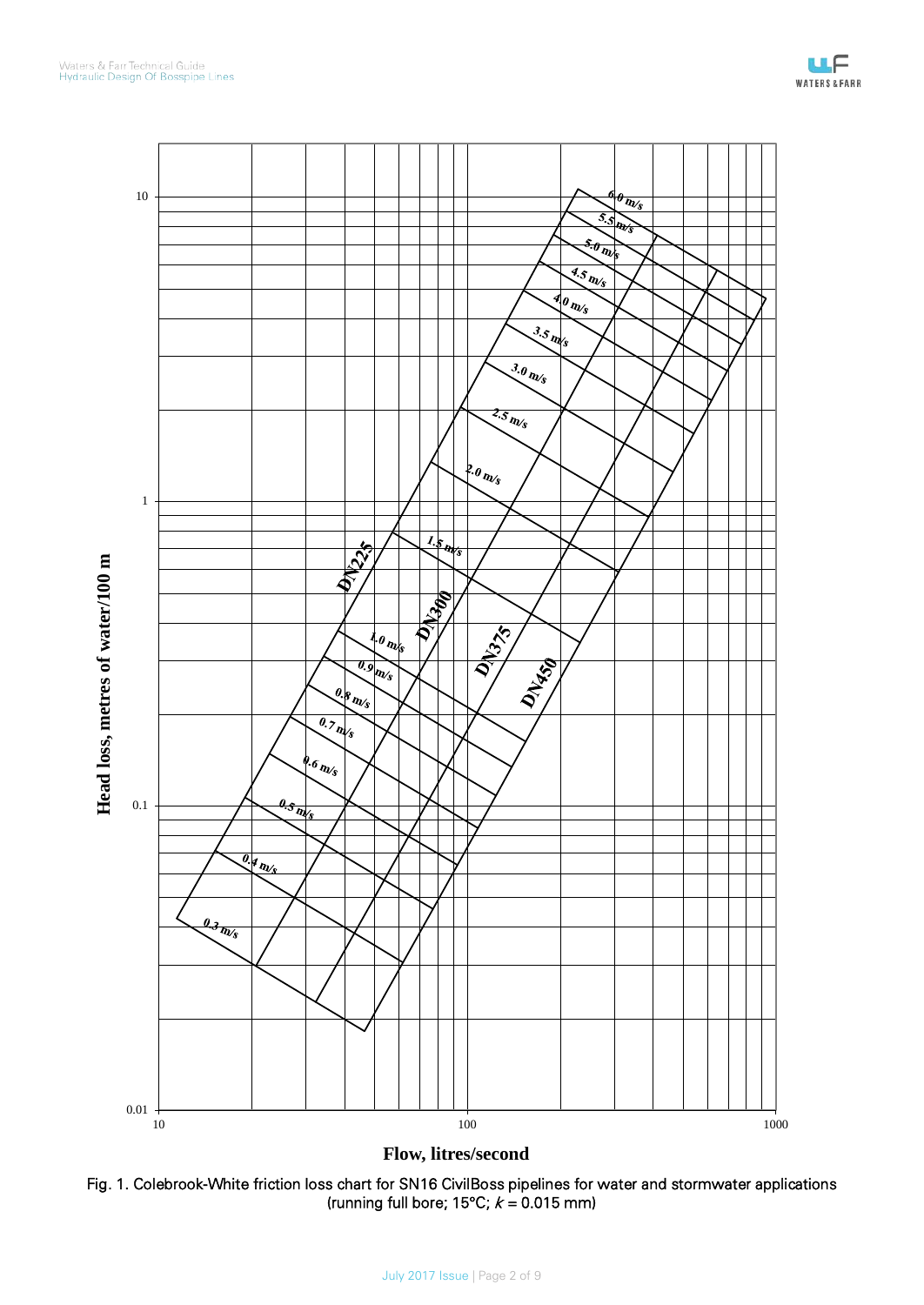



**Flow, litres/second**

Fig. 2. Colebrook-White friction loss chart for SN8 CivilBoss and FarmBoss pipelines for water and stormwater applications (running full bore; 15°C;  $k = 0.015$  mm)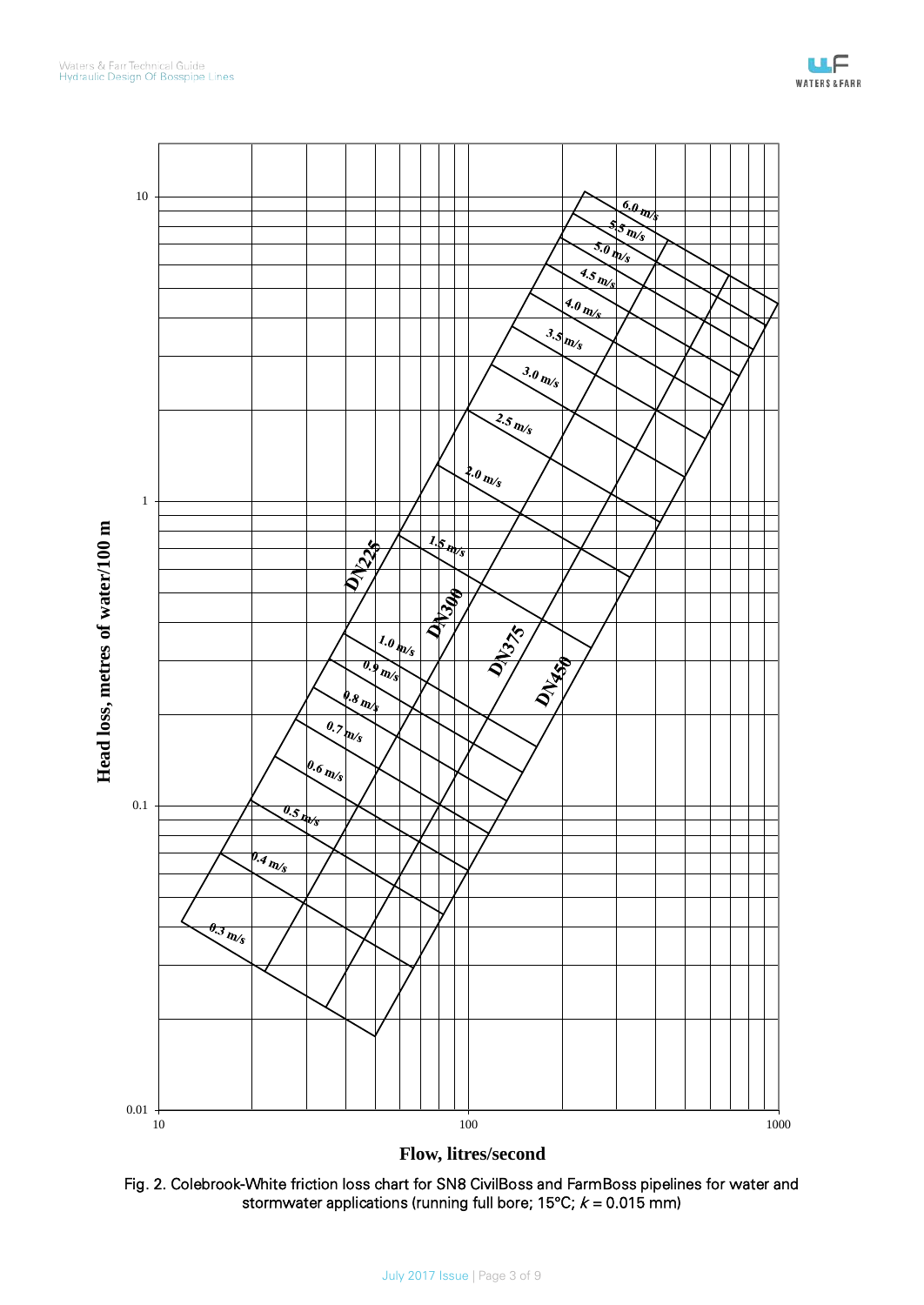

**Flow, litres/second**

Fig. 3. Colebrook-White friction loss chart for SN16 CivilBoss pipelines for wastewater applications (running full bore; 15°C;  $k = 0.3$  mm)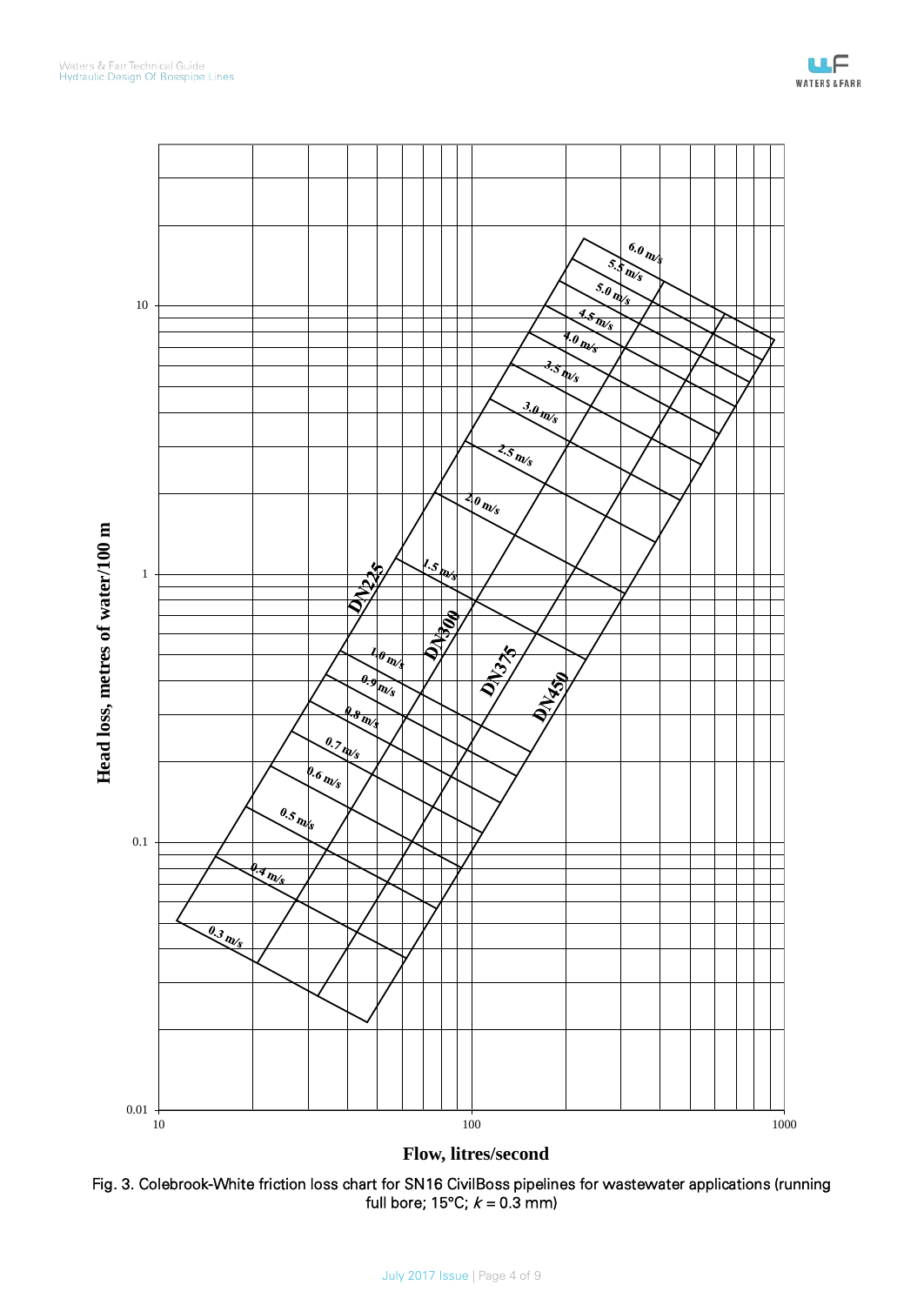

**Flow, litres/second**

Fig. 4. Colebrook-White friction loss chart for SN8 CivilBoss pipelines for wastewater applications (running full bore; 15°C;  $k = 0.3$  mm)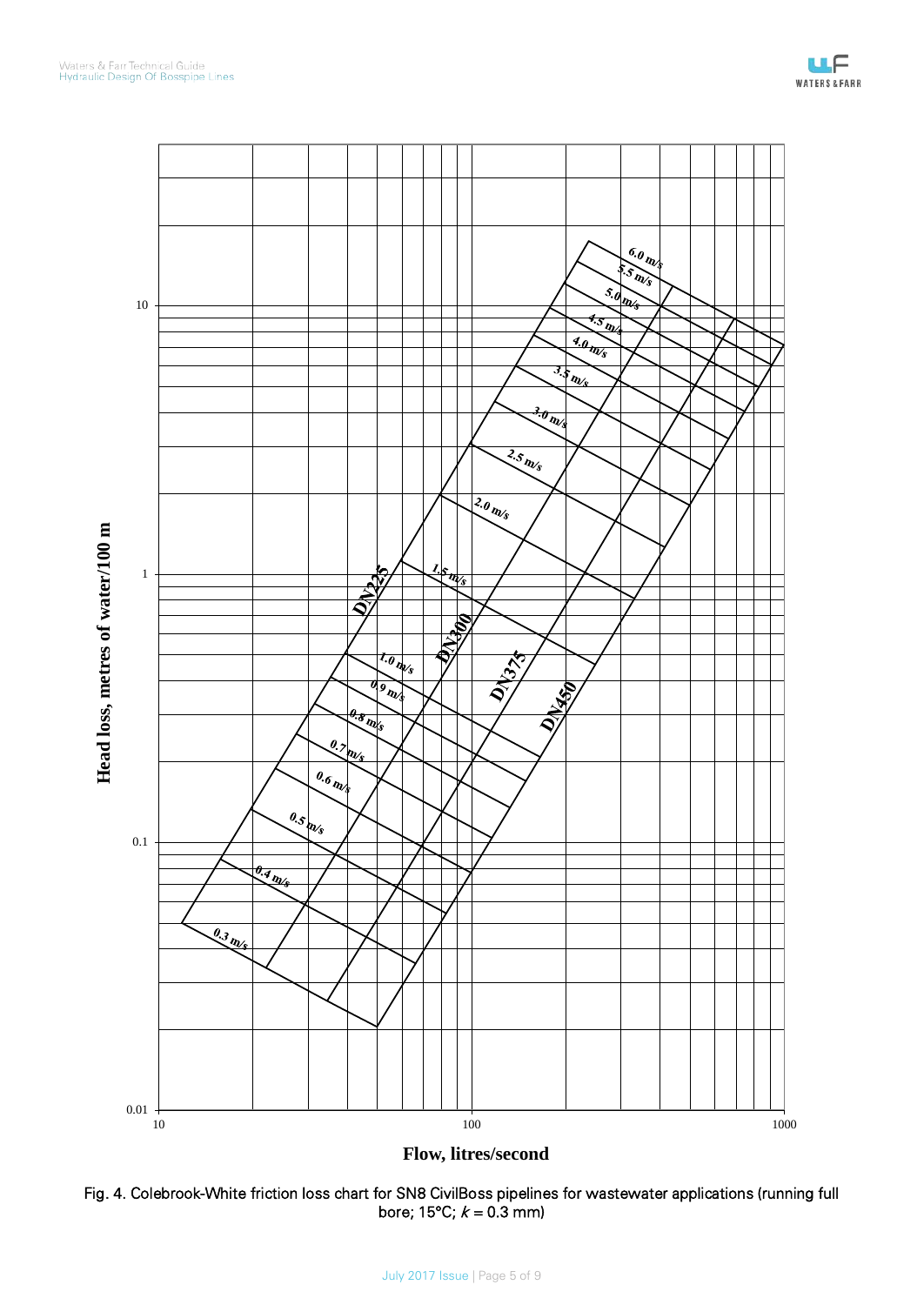

$$
H_{\epsilon} = h_1 - h_2 \tag{HD-3}
$$

**WATERS&FARR** 

where  $H_{E}$  – elevation head loss, m,

 $h_1$  – pipeline elevation at point 1, m,

 $h<sub>2</sub>$  – pipeline elevation at point 2, m.

The elevation points may be taken at the ends of the pipeline in case of uniform elevation change, or at the ends of each section of the pipeline that is a subject to uniform elevation change in case of several elevation changes (overall elevation head loss is then calculated by summing the sectional head losses).

If a pipeline has a high point significantly elevated in relation to both ends, accumulation of air or vacuum at the high point will affect the flow in the line (or lead to vacuum collapse of the pipe). Where such events are possible, appropriate vents should be incorporated in the pipeline design to prevent their occurrence.

The Manning formula for smooth bore pipe running full of water may be written in form:

$$
V = \frac{1}{n} \times R^{\frac{2}{3}} \times J^{\frac{1}{2}},
$$
 or (HD-4)

<sup>3950</sup> 0.67 0.5 0. *<sup>D</sup> <sup>J</sup> n V* = × × for circular pipes (AS 2200) (HD-5)

- where  $n -$  Manning roughness coefficient, dimensionless; for polypropylene and polyethylene pipes, the range of  $n$  is 0.008-0.009 for water and stormwater applications, 0.009-0.011 for wastewater applications (NZS 4404),
	- $V -$  average flow velocity, m/s,
	- $R$  hydraulic radius, m; R may be calculated as follows:

$$
R = \frac{A}{P}, \text{ or } R = \frac{D}{4} \text{ for circular pipes,}
$$
 (HD-6)

- J hydraulic gradient (slope), m/m,<br>A flow cross-sectional area m<sup>2</sup>
- $A -$  flow cross-sectional area, m<sup>2</sup>,<br> $P -$  wetted perimeter m
- wetted perimeter, m.

Design charts for hydraulic design of pipes using Manning formula (and examples) are given in AS 2200 and other literature.

Fittings and valves are causing additional friction losses to the flow of fluids in a pipeline. The Darcy-Weisbach equation modified for head losses in fittings and valves is:

$$
H = k \times \frac{V^2}{2g},
$$
 (HD-7)

- where  $H -$  head loss, m,
	- $k$  friction coefficient, dimensionless, dependent on type of fitting: see Fig. 5 displaying Chart 14 of AS 2200,
	- $V -$  average flow velocity, m/s,
	- $g -$  gravitational acceleration, m/s<sup>2</sup>.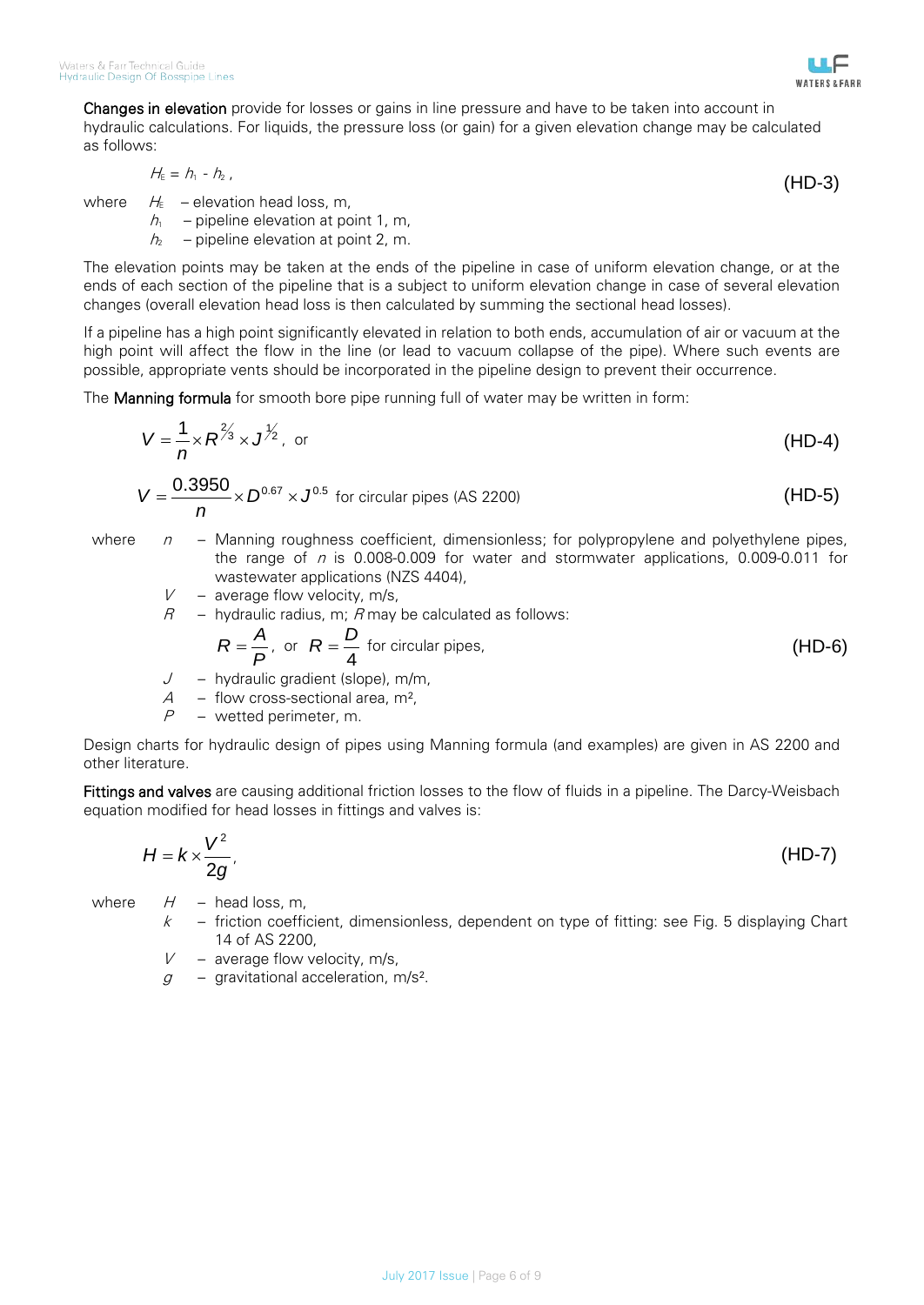

ШF

NOTES:

- 1 To obtain approximate head loss in metres multiply k by  $V^2/2g$  ( $V =$  velocity in m/s,  $g$  = acceleration due to gravity in m/s<sup>2</sup>).
- All valves fully open unless otherwise indicated.  $\overline{2}$
- $\overline{3}$ Brackets signify a range of values.

## Fig. 5. Chart 14 of AS 2200: Resistance coefficients of valves and fittings

Note: For partially closed gate valve, *k* may be taken as: 1.0 for ¼ closed, 6.0 for ½ closed, 24.0 for ¾ closed.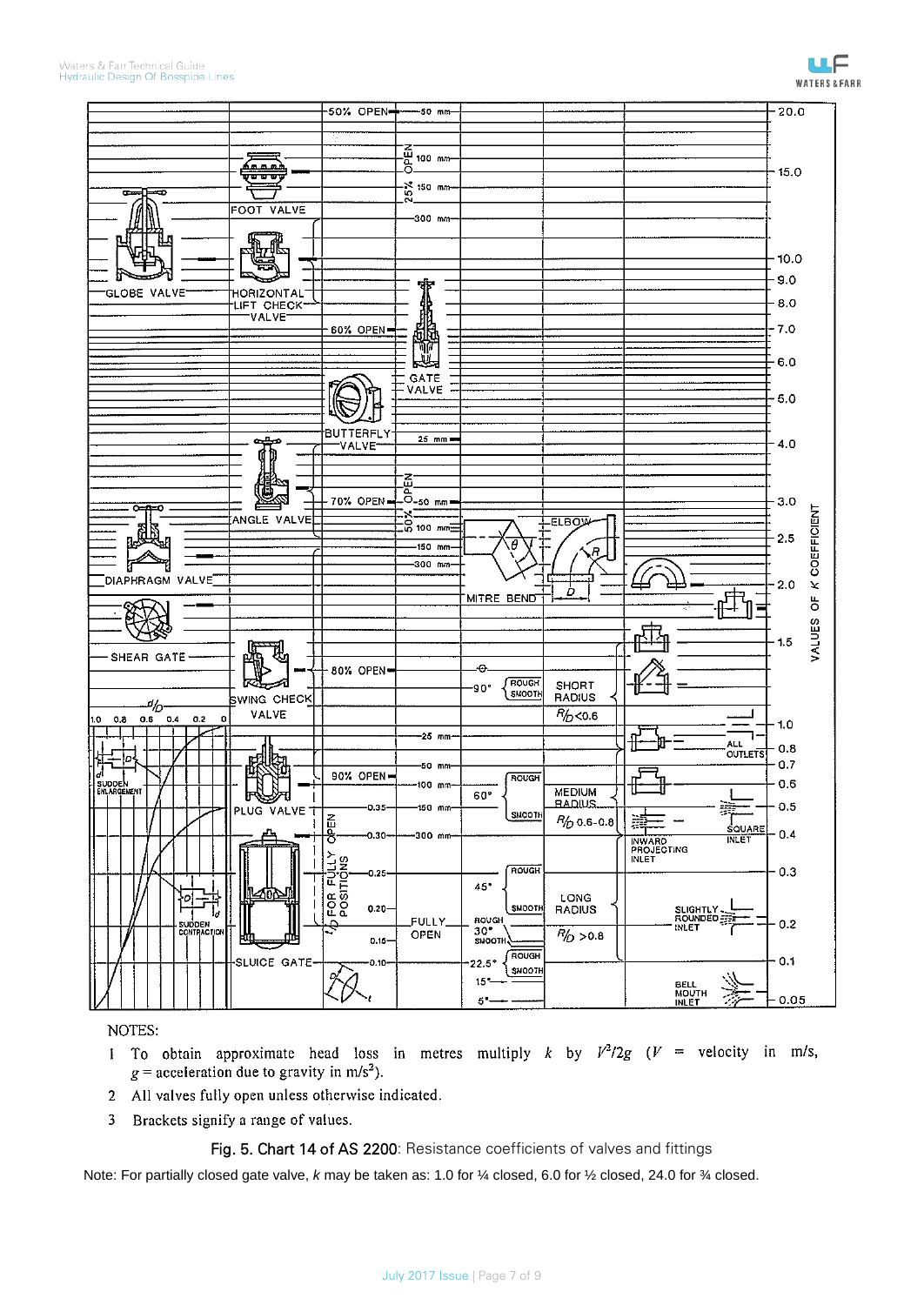Head losses at manholes are dependent upon relative manhole/pipe size, changes in flow direction and pipe sizes, flow depth, differences in inflow and outflow, relative position of inflow pipes and manhole benching. As a result, the value for  $K$  can vary between 0.2 to 2.5.

Due to change in flow velocity, head loss at the pipe exit should be taken into account:

$$
H = k \times \frac{V^2 - V_d^2}{2g} \tag{HD-8}
$$

where  $V_d$  – average flow velocity downstream of the outlet, m/s.

In usual circumstances, flow in drainage and sewer pipelines is only partial (Fig. 6). Proportional (in relation to full pipe flow) average velocity as calculated by Manning formula (HD-4), proportional discharge as well as proportional hydraulic radius and utilised area at various filling levels (expressed as a ratio of height and inside diameter), are given as a chart on Fig. 7.

Flow of water in partially filled pipes may also be calculated using Colebrook-White formula (HD-2), where mean internal diameter, D, is replaced by a value  $(4A)$ , R being hydraulic radius, m (formula HD-9):



Fig. 6. Partially filled pipe



Fig. 7. Proportional flow in partially filled pipes.